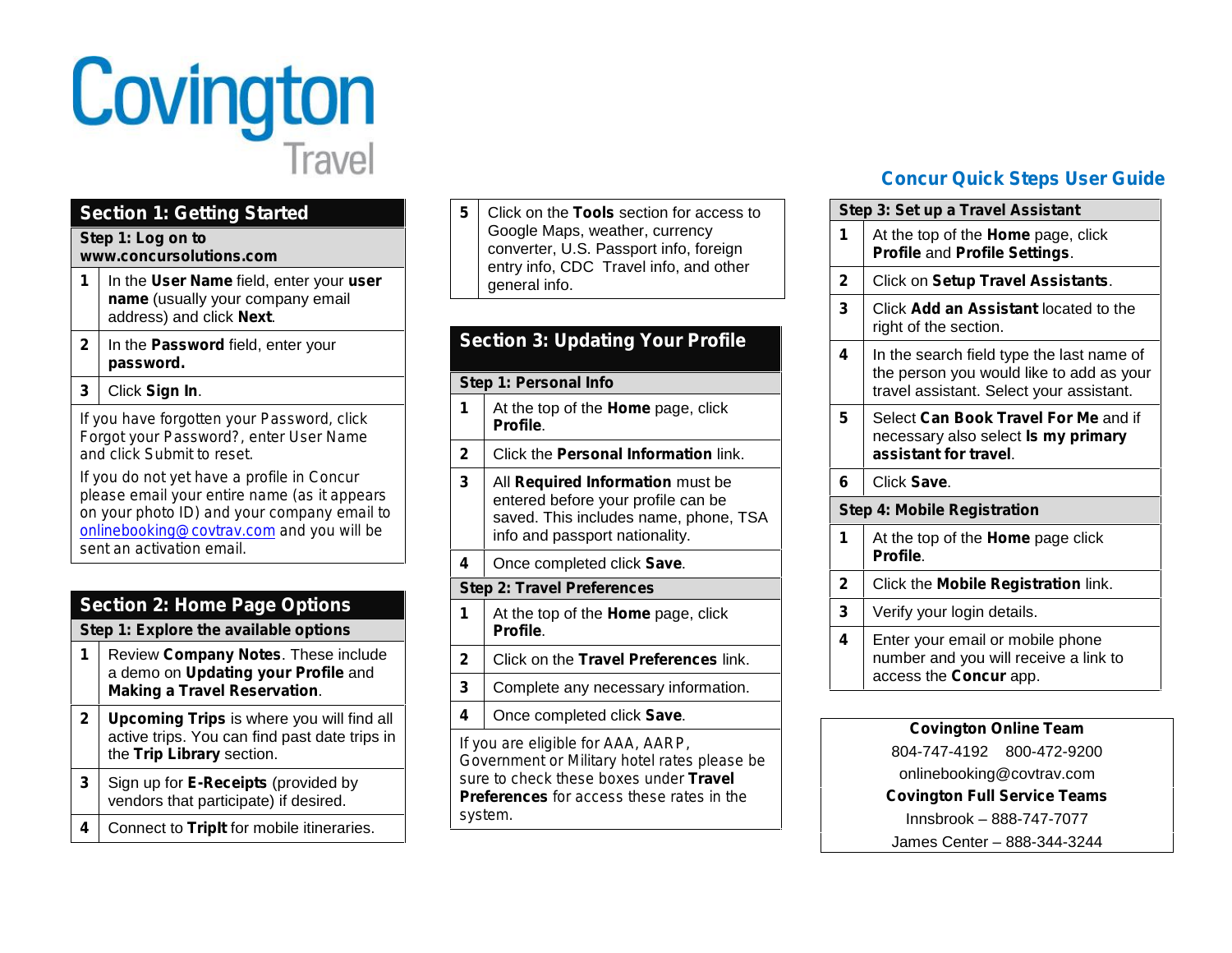

| <b>Section 4: Make a Travel</b><br><b>Reservation</b> |                                                                                                                                                                       |  |
|-------------------------------------------------------|-----------------------------------------------------------------------------------------------------------------------------------------------------------------------|--|
|                                                       | <b>Step 1: Searching for Travel Options</b>                                                                                                                           |  |
| 1                                                     | On the <b>Air/Rail</b> tab, select if you will be<br>making a Round Trip, One Way or<br>Multi-Segment reservation.                                                    |  |
| $\mathbf{2}$                                          | In the Departure City and Arrival City<br>fields, enter the cities for your travel.<br>In the Departure and Return fields,<br>select the appropriate dates and times. |  |
|                                                       | You can choose to search by either price<br>or schedule under the Search Flights<br>By field and also search by a Specific<br>Airline.                                |  |
| 3                                                     | If you need a car, select Pick-up/Drop-<br>off car at airport.                                                                                                        |  |
| 4                                                     | If you need a hotel, select Find a Hotel.<br>You can base your search on Airport,<br>Address, Company Location, or<br>Reference Point/Zip Code.                       |  |
| 5                                                     | Click Search.                                                                                                                                                         |  |
|                                                       | <b>Step 2: Selecting your Flight Options</b>                                                                                                                          |  |
| 1                                                     | Select the appropriate flight.                                                                                                                                        |  |
| $\mathbf{2}$                                          | If you would like to select your seats<br>before reserving your flights click the<br><b>View Details link.</b>                                                        |  |

| 3            | Click the Seat icon next to each flight.<br>Select your seat for each of your flights.                                                                                 |
|--------------|------------------------------------------------------------------------------------------------------------------------------------------------------------------------|
| 4            | You can then Reserve your flight.                                                                                                                                      |
|              | If you do not reserve seats Concur will<br>attempt to assign seats based on your profile<br>preference.                                                                |
|              | Step 2: Selecting a Car                                                                                                                                                |
| 1            | Select the appropriate rental car, and<br>then click Reserve.                                                                                                          |
|              | <b>Step 3: Selecting a Hotel</b>                                                                                                                                       |
| 1            | Hotels can be sorted by Distance,<br>Price, Preference and Rating. You can<br>also filter by Chain, Neighborhood, and<br><b>Amenities</b>                              |
| $\mathbf{2}$ | A map will be available at the top of the<br>page showing the location of the hotels.                                                                                  |
| 3            | Click More Info or the photo of the<br>hotel for more detailed information on<br>the hotel.                                                                            |
| 4            | Rates will appear under each hotel.<br>Scroll down until you find the appropriate<br>rate. Click the button next to the rate you<br>would like to book. Click Reserve. |
| 5            | You will be required to review the Rules<br>and Restrictions before continuing.                                                                                        |
|              | <b>Step 4: Completing the Booking</b>                                                                                                                                  |
| 1            | Review your booking on the Trip Details<br>page. Click Next.                                                                                                           |

# **Concur Quick Steps User Guide**

**2** Give a **Trip Description** to identify your trip in the future. Include **email addresses** of anyone you would like to receive copies of your itinerary. Add any required **company fields**. Click **Next**. **3** You are now on the **Trip Confirmation** page. Review your trip and when ready click **Purchase Ticket**.

### **Section 5: Cancel or Change an Airline, Car Rental, or Hotel Reservation**

*Flight changes are available for e-tickets that include a single carrier.*

*If the trip is already ticketed but has not occurred, you can change the time of the flight if an even exchange is available or the ticket is refundable. Your change options will be with the same airline and routing.*

*Contact a Covington full-service counselor if you did not book your trip using Concur .*